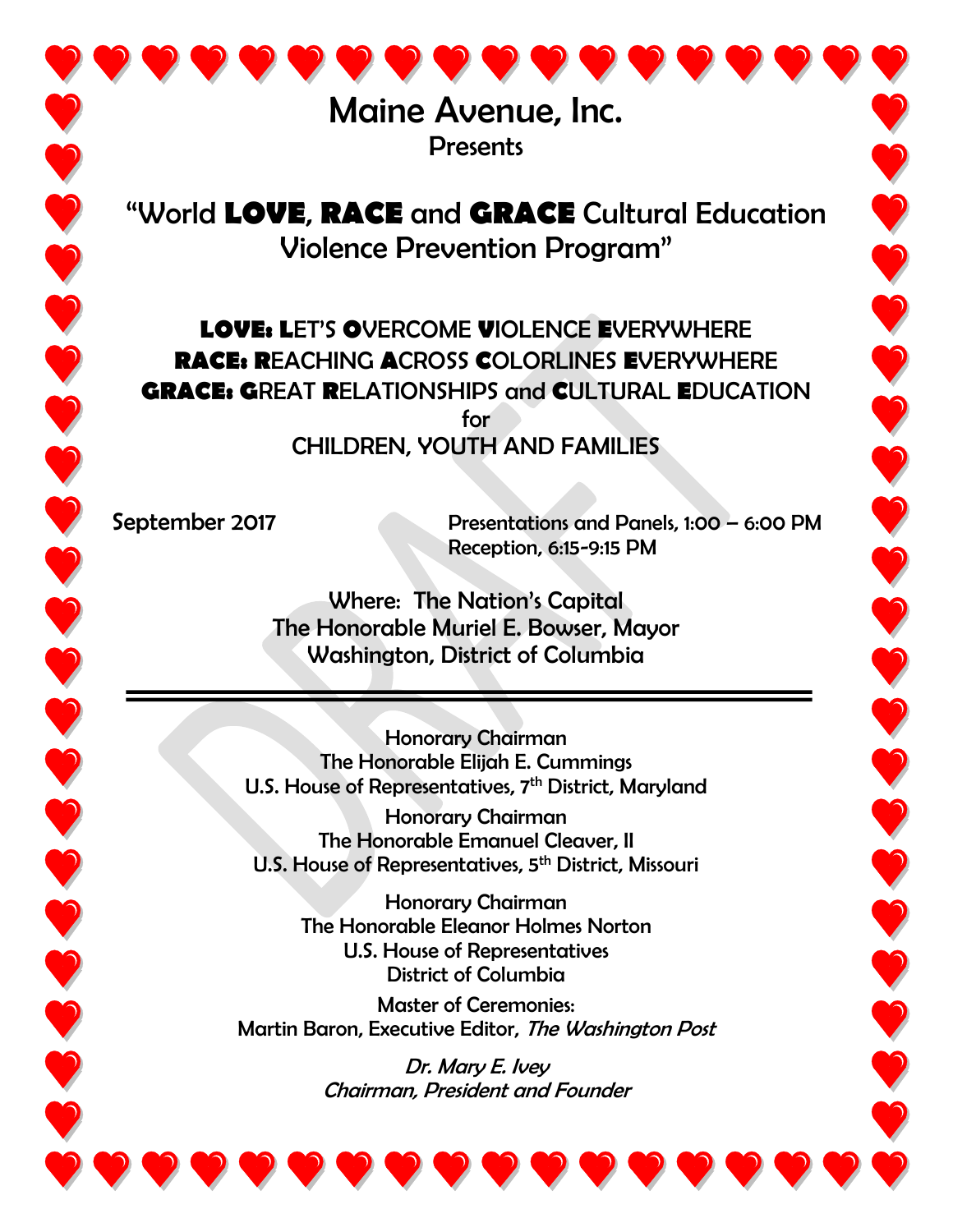| <b>Maine Avenue, Inc.</b>                                                                                                                                      |
|----------------------------------------------------------------------------------------------------------------------------------------------------------------|
| "World LOVE, RACE and GRACE Cultural Education<br>Violence Prevention Program"                                                                                 |
| <b>LOVE: LET'S OVERCOME VIOLENCE EVERYWHERE</b><br>(An Education Program for K-12, Colleges, Universities and the World-at Large)                              |
|                                                                                                                                                                |
|                                                                                                                                                                |
| Musical Selection"What the World Needs Now is Love Sweet Love"                                                                                                 |
|                                                                                                                                                                |
| PANEL: FAMILY TAKES A VIEW OF LOVE                                                                                                                             |
|                                                                                                                                                                |
|                                                                                                                                                                |
|                                                                                                                                                                |
|                                                                                                                                                                |
|                                                                                                                                                                |
|                                                                                                                                                                |
| * Audience Dialogue with the Presenters                                                                                                                        |
|                                                                                                                                                                |
| PANEL\$: MUNICIPAL/GOVERNMENTAL COMMITMENT                                                                                                                     |
| <b>Because We Care</b><br>Our Communities Care<br>Coming Together for Our Children, Youth and Families<br>We are With You<br><b>Our Collective Partnership</b> |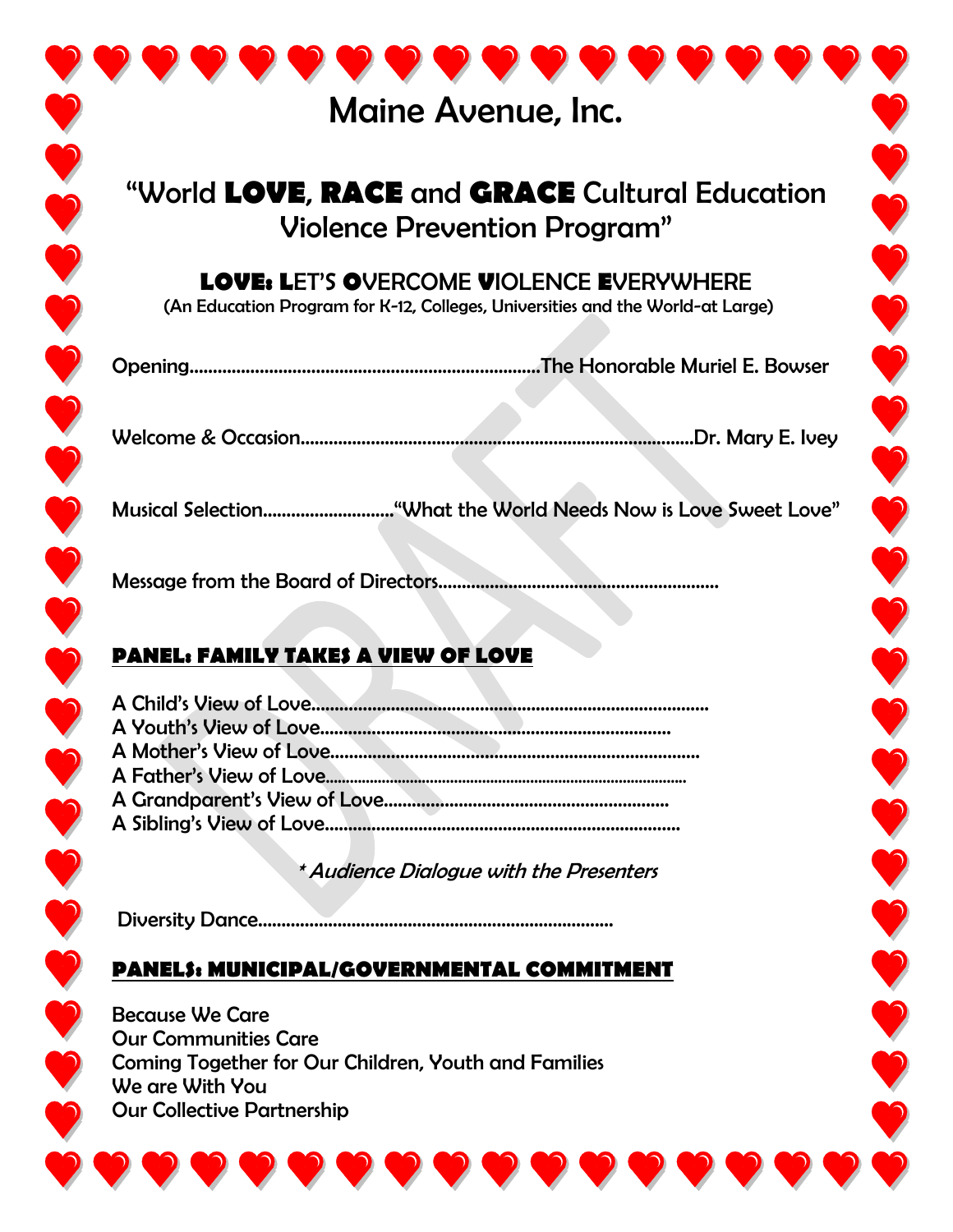## **PANELS: INSTITUTIONAL COMMITMENT TO LOVE**

| Partnership Leaders Commitment to Love |
|----------------------------------------|
| Sponsor Leaders Commitment to Love     |
|                                        |
|                                        |

## \* Audience dialogue with the Presenters

ART; MUSIC; RESEARCH; SCIENCE; TECHNOLOGY; EDUCATION; MATH; COMMUNICATION; SPORTS; LANGUAGE; IMAGINATION; PHOTOGRAPHY; SOCIALIZATION; LEADERSHIP; CREATIVITY; WRITING; LISTENING; ENTREPRENEURS; PARENTING; CARING; COMPASSION; INTEGRITY, RESPECT; HONOR; DISCIPLINE; HOPE; COURAGE; TRUST; POWER; CONFIDENCE; DEDICATION; COMMUNITIES; LINKAGES; LOVE ;FAITH; CHARACTER; ETHICS; READING; UNDERSTANDING; MERCY; FAMILIES

## **PANELS: ECLECTIC VIEWS OF LOVE**

## \* Audience dialogue with the Presenters

Program Reflections on "Love"……………….………………………………….…………Mary E. Ivey

Musical Selection………………………………….…….…………..………"The Greatest Love of All"

A "World of Thanks" for joining us for

**LEADERSHIP COMMITMENT Love: "Let's Overcome Violence Everywhere" Race: "Reaching Across Colorlines Everywhere" Grace: "Great Relationships and Cultural Education"**